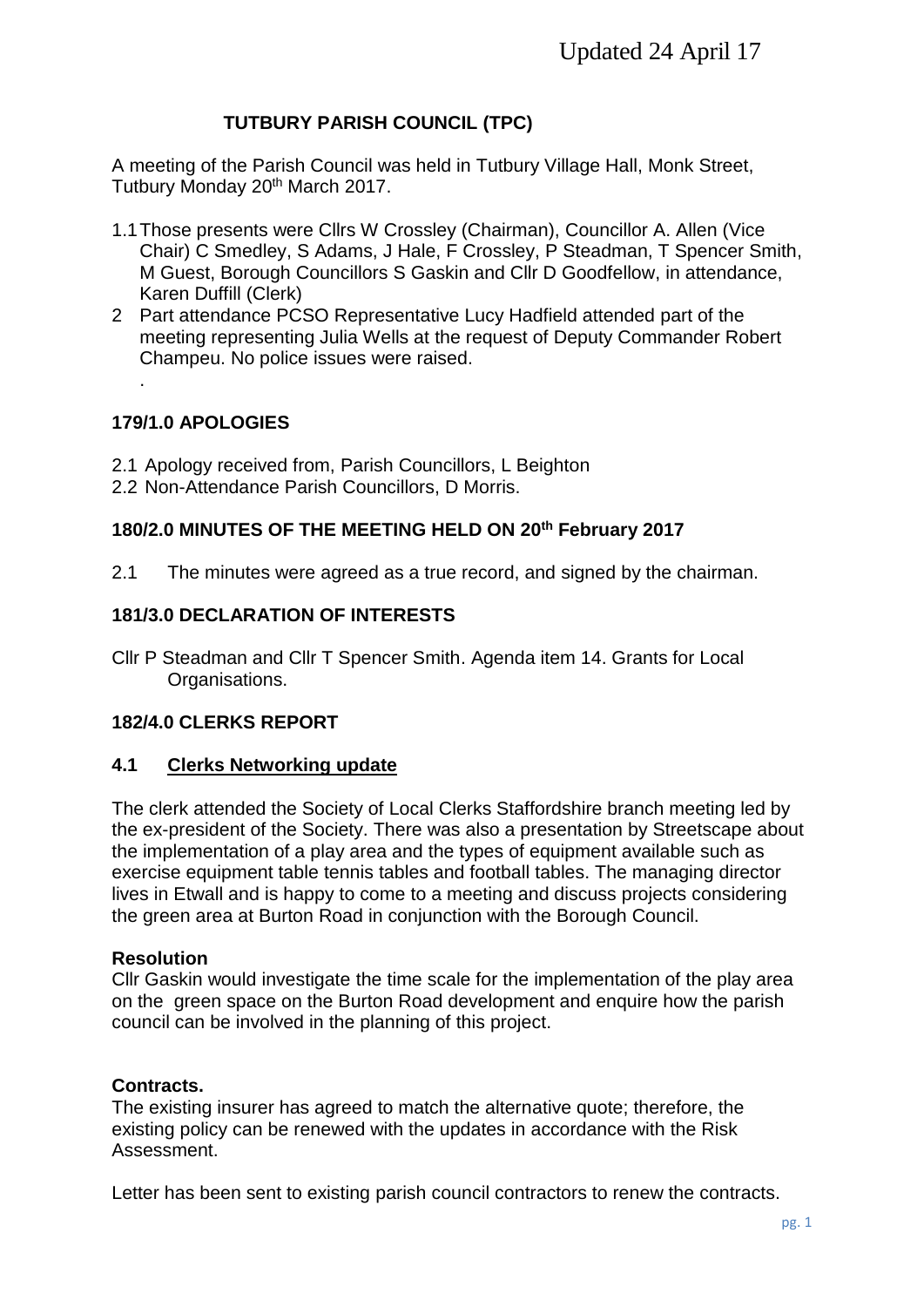A Tender invitation advert has been placed in the Burton Mail for the revised street cleaner contract. The clerk is dealing with enquiries as they arise and will add to the agenda for April.

## **Chatsworth Drive**

The clerk still awaits a response from the residents on Ironwalls Lane to address the the fence, and will contact them again with a view to installing a temporary fence to protect the garden.

### **Resolution**

The clerk will contact the residents regarding the fence.

## **Churchyard Matters**

A meeting has been arranged with theParochial Church Council at the Village Hall March 30<sup>th</sup> 7.30pm. Agenda items suggested included the Burial ground and any other parish or church matters. It was resolved to keep the agenda short to allow more general discussion of church matters.

## **Resolution**

The clerk will issue an agenda.

## **Owens Bank footpath to Fauld**

An email has been sent to Richard Rayson to request that this is addressed and a fault logged on the highways register Enquiry 4073420. Richard Rayson has suggested that the NHT team could address this with the help of volunteers to tackle the job. The clerk explained about the proposed devolution agenda from the County Council to devolve some aspects of highways responsibilities to parish councils. This is in the process of consultation at the moment but parish councils should be aware that the work that highways are able to do are now limited due to budget cuts.

## **Resolution**

The councillors did not agree that this could be done by volunteers.

## **183/5.0 BOROUGH COUNCIL REPORT**

- 5.1 Cllr S Gaskin has requested that bins are installed on the Burton Road development as currently there were none available.
- 5.2 Cllr Gaskin would be making a representation at the planning hearing regarding the Ashleigh House application on High Street Tutbury regarding non-timber windows at the rear and side elevation of the property.
- 5.3 Both Borough Councillors have secured a Community Council Fund payment of £1762 for the new floor in Tutbury Village Hall Large Room to enable it to comply with Health and Safety regulations for playing sports on. A further £2000 will be available in this fund in the next financial year. No further grants will be awarded in the financial year 2015/2016.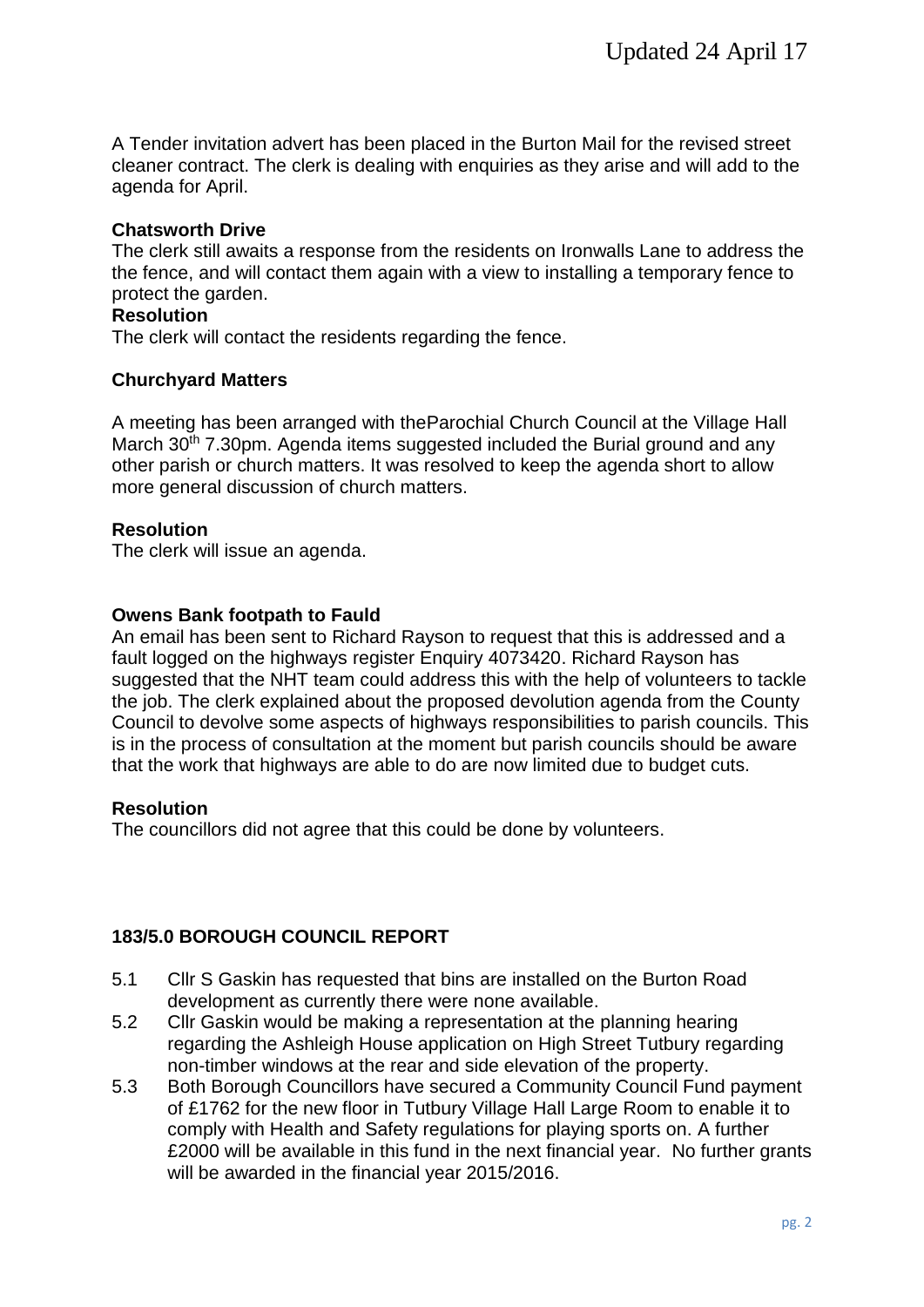5.4 Cllr Gaskin commented on the Appeal decision of Rolleston Park Farm, stating that the planning committee refused this application based on the size and height of the building.

# **184/6.0 ACCOUNTS PAYABLE**

|       | CIIr S Adams proposed the accounts for payment and CIIr F Crossley seconded |  |
|-------|-----------------------------------------------------------------------------|--|
| them. |                                                                             |  |

|                                     |                                        | f            |
|-------------------------------------|----------------------------------------|--------------|
|                                     | Clerks Salary and overtime             | 929.62       |
| Karen Duffill                       | March Clerks Salary and overtime       |              |
|                                     |                                        |              |
| Lesley Beighton                     | <b>Cllr Training travel mileage</b>    | 22.84        |
|                                     |                                        |              |
| <b>HMRC</b>                         | Tax and NI Payment                     | 86.12        |
|                                     | Pension Employer contribution          |              |
|                                     | <b>Employee Contribution Mar</b>       | 373.68       |
| <b>Staffordshire LGPS</b>           | <b>April Payment</b>                   |              |
|                                     | Legionella control quarterly check inv |              |
| <b>Sterilizing services</b>         | 35329                                  | 54.00        |
| Aucuba Landscapes                   | Churchyard contract inv 3769           | 203.45       |
|                                     |                                        |              |
|                                     | Monthly carriable direct debit for gas | DD           |
| <b>Daligas</b>                      | supply of Cornmill Lane changing rooms | 32.25        |
| <b>Staffordshire Parish Council</b> |                                        |              |
| Association                         | <b>Annual Subscription</b>             | 480.00       |
| James Hollis                        | <b>Street Cleaning Contract</b>        | 646.66       |
|                                     |                                        | 3.50 monthly |
| Staffordshire Wildlife trust        | £42 per annum £3.50 monthly            | DD           |
| <b>Staffordshire Parish Council</b> |                                        |              |
| Association                         | <b>Councillor training Course</b>      | £45.00       |

# **185/ 7.0 CLERKS SALARY**

The National Association of Local Clerks NALC rate was set and communicated last year and is due to be implemented on the 1<sup>st</sup> April, subject to the council's approval.

## **Resolution**

.

An annual increase of £111.1311 was proposed by Cllr T Spencer Smith and seconded by Cllr F Crossley and approved.

A letter informing the Parish Council that the increase of employer contribution to the Local Government Pension Scheme will increase 1.2% and this will be implemented on 1st April. The 2017/2018 rate will be 23.40% and 2018/2019 will be 24.60%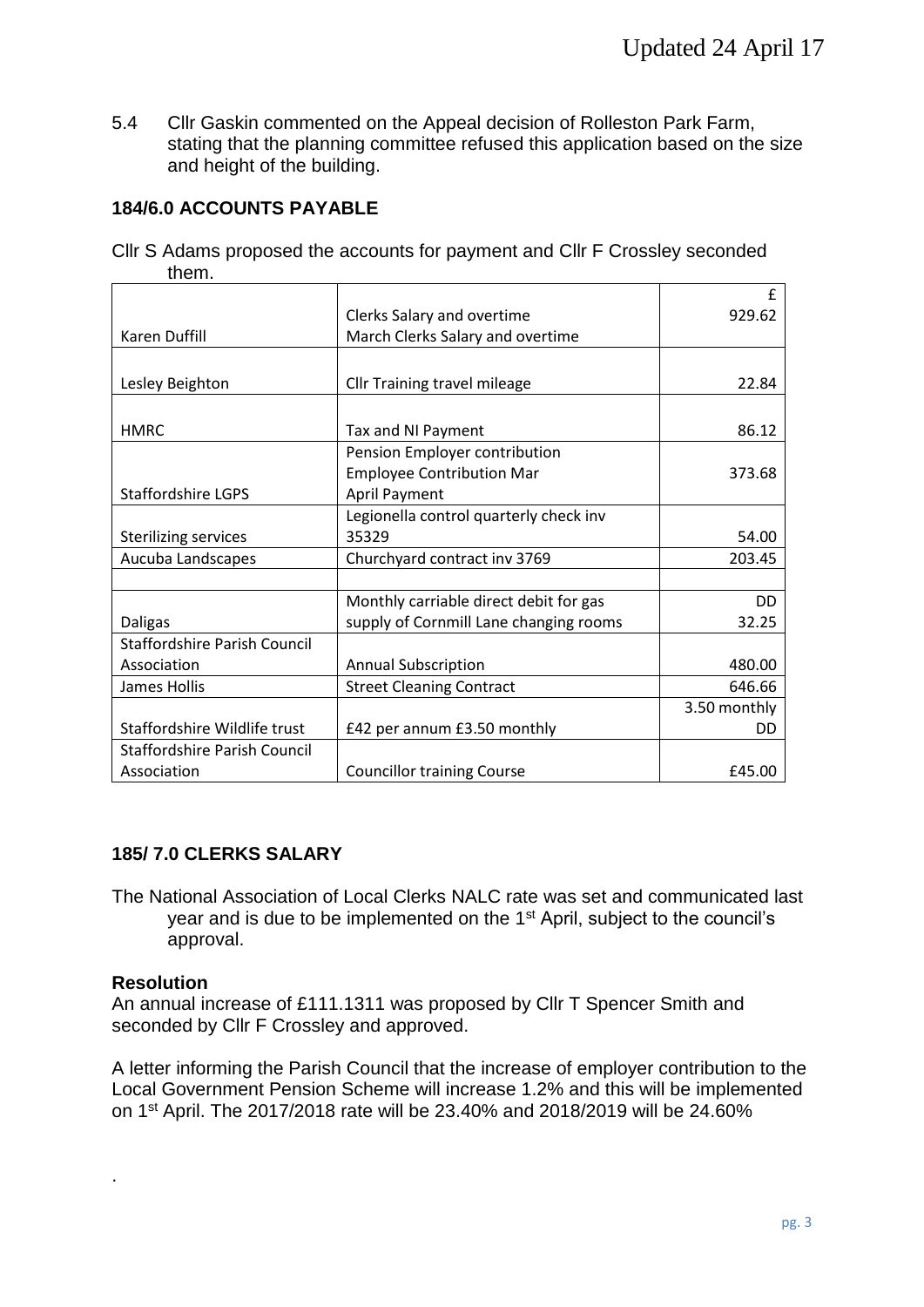## **186/8.0 PLANING APPLICATIONS**

## **Application P/2017/ 00081**

**Listed Building application for the replacement of windows to side and rear elevations, in substitution for those conditionally approved under reference P/2015/01332.** 

**Ashleigh House, 11 High Street, Tutbury, DE13 9LP** 

The above application will be considered by the Planning Applications Committee at its next meeting on **21st March 2017.** 

## **A written submission has been sent of the spoken report at the last meeting for the council to consider.**

## **Decisions**

## **Appeal Ref: APP/B3410/W/16/3158914**

Rolleston Park Farm, Lodge Hill, Tutbury, Staffordshire DE13 9HQ

- $\Box$  The appeal is made under section 78 of the Town and Country Planning Act 1990 against a refusal to grant planning permission.
- $\Box$  The appeal is made by Mr C Thompstone against the decision of East Staffordshire Borough Council.
- $\Box$  The application Ref P/2016/00725, dated 23 May 2106, was refused by notice dated 17 August 2016.
- $\Box$  The development proposed is the demolition of cattle sheds and the erection of a B8 storage building.

**Decision**

## **1. The appeal is dismissed.**

Crown lift to 5 m one Holly tree and one Yew tree and crown lift to 3 m one Maple tree.

Removal of selective branches from 1 Sycamore tree and two Lime trees (TPO 9) Location:

Riverdale, Lower High Street Tutbury, Staffordshire, DE13 9LU **NO Objections PERMITTED**,

Proposal:

Remove overhanging branches from 1 maple, 1 laburnum, 1 beech and 1 leylandii tree to No 17 Fishpond Lane and crown reduction of 1 leylandii by 0.6m in height and spread

1 Castle Street, Tutbury, Staffordshire, DE13 9JF

## **NO Objections PERMITTED**

Minutes of 6<sup>th</sup> March planning meeting to be approved at the planning meeting 10th April.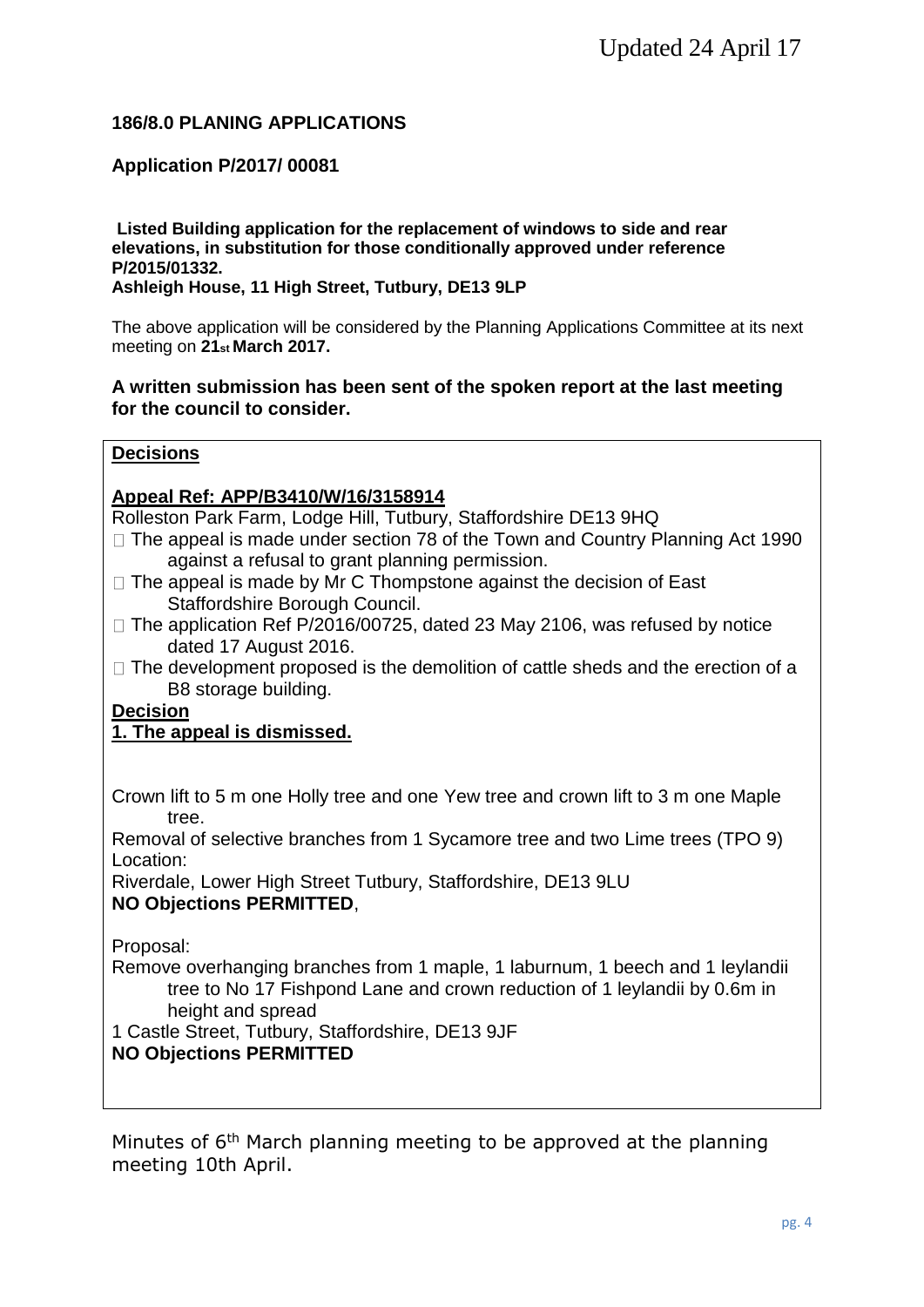## **P/2017/00219**

Proposal: Prune back branches touching BT telephone lines from 2 Maple trees (T5 and T6), remove broken branches and prune lower branches from 1 Silver Birch tree (T4) and remove lower broken branches from Pear trees (T2) (TPO 305)

Location: Leabrook, Cornmill Lane, Tutbury, DE13 9HA

## **No Objection**

## **P/2017/00191**

Proposal: Removal of branches overhanging property 60 Monk Street of two Siver Birch trees, one Liriodendron Tulipifera tree and one Cherry tree

Location: 61 Monk Street, Tutbury, Staffordshire, DE13 9NA

## **No Objection**

## **187/9.0 RISK ANALYSIS**

**9.1** The updated Risk Anaylsis was reviewed and approved by the councillors see Appendix 1. An exit policy has been written and the chairman now holds a council cheque book and passwords to access electronic files that are secured in cloud storage, to ensure the smooth running of the council in case of an unexpected absence of the clerk.

All other consideration for the forthcoming year are bold and underlined in the document. The council's insurance covers the risks outlined in the Risk Analysis.

#### **Resolution**

The updated document will be added to the council website.

#### **188/10 POLICIES AND PROCEDURES.**

#### **10.1 Standing orders.**

The clerk proposed changes as recommended in the model Standing orders issued by the Staffordshire Parish Council Association, to the existing standing orders to include Public Participation in meetings. The following changes were agreed.

69 a Members of the public may make representations, answer questions and give evidence at a meeting which they are entitled to attend in respect of the business on the agenda.

a The period of time designated for public participation at a meeting in accordance with standing order 69(a) above shall not exceed **(15)** minutes unless directed by the chairman of the meeting.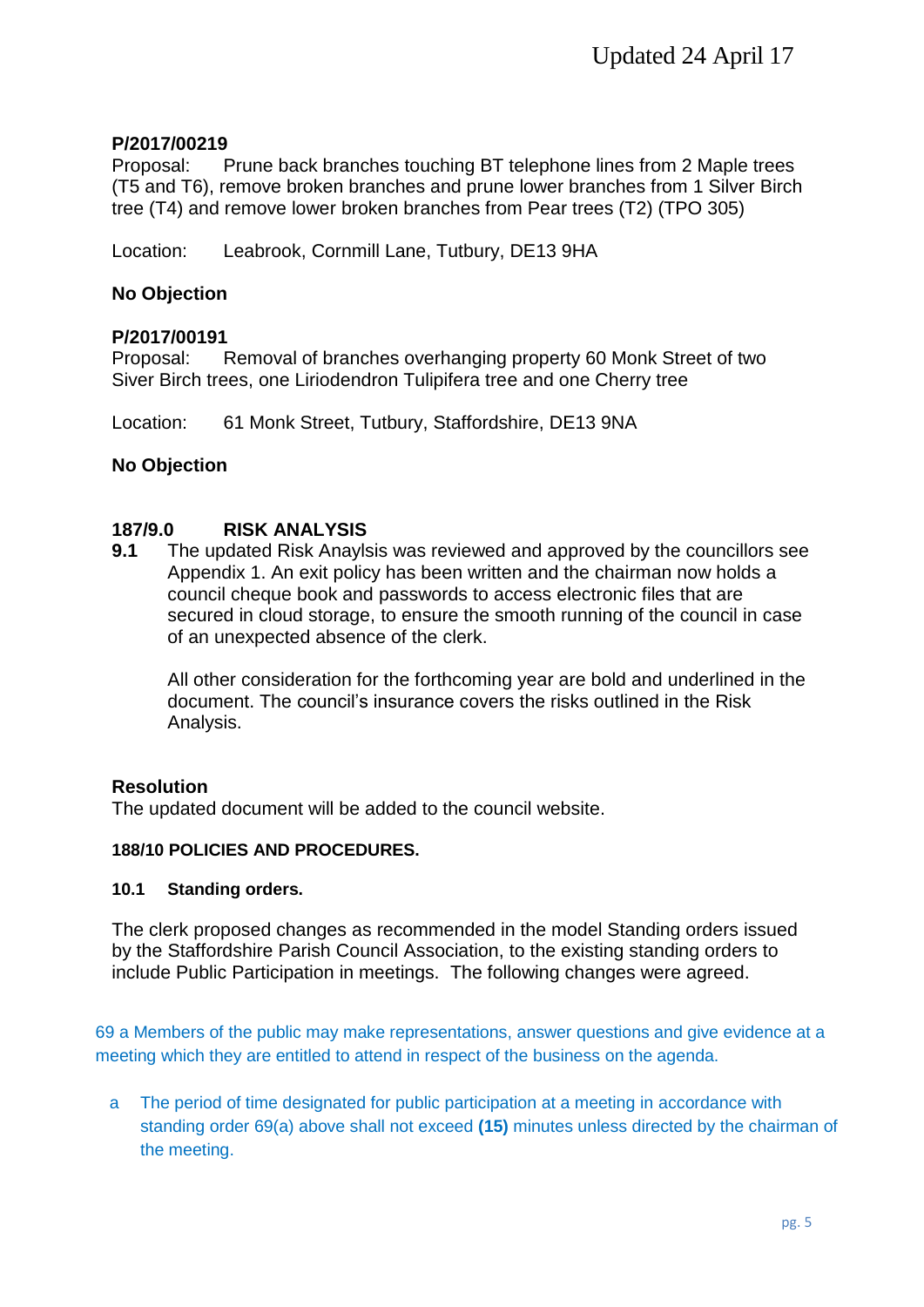- b Subject to standing order 69(a) above, a member of the public shall not speak for more than **(3)** minutes.
- c In accordance with standing order 69(a) above, a question shall not require a response at the meeting nor start a debate on the question. The chairman of the meeting may direct that a written or oral response be given.
- d [A person shall raise his/her hand when requesting to speak
- e A person who speaks at a meeting shall direct his comments to the chairman of the meeting.
- f Only one person is permitted to speak at a time. If more than one person wants to speak, the chairman of the meeting shall direct the order of speaking.
- h) At all meetings of the council, the chairman may at their discretion and at a convenient time in the transaction of business, adjourn the meeting so as to allow any members of the public to address the meeting in relation to the business to be transacted at that meeting.

#### **Resolution**

Public participation will be added to the beginning of future agendas, a decision would be made to move an agenda item if it was deemed appropriate. The member of the public will be informed they have three minutes to speak on a specific agenda item. The revised document will be emailed to all councillors and printed copies will be provided if requested. The standing orders will be added to the Council Website.

#### 10.2 **Financial Regulations**

There were no changes made to the current Financial Regulations, councillors signed to declare that these were accepted as the ratified regulations. These will be added to the council website.

## **189/11.0. TRAINING UPDATE**

#### 11.1 **Councillor Training**

Cllrs C Smedley, L Beighton and the clerk attended the Councillor training course provided by the Staffordshire Parish Council Association. Handouts are available for all councillors which covers the roles of councillors, clerk and the chairman. It also covers an overview of the current legislation that governs the parish council. The course is recommended for all councillors to attend in the future.

## **11.2 Social Media for Parish Councils course**.

This course was attended by Cllr C Smedley and the clerk and the notes have been distributed electronically, the course recommended that the council should set up a Facebook page to secure the name/ domain for the council even if the page would not be in use, it could be saved and taken off the public domain until it was required. The council should ensure that clear communication policies are in place before proceeding with a page. The levels of engagement can be controlled and decided by the council prior to implementation.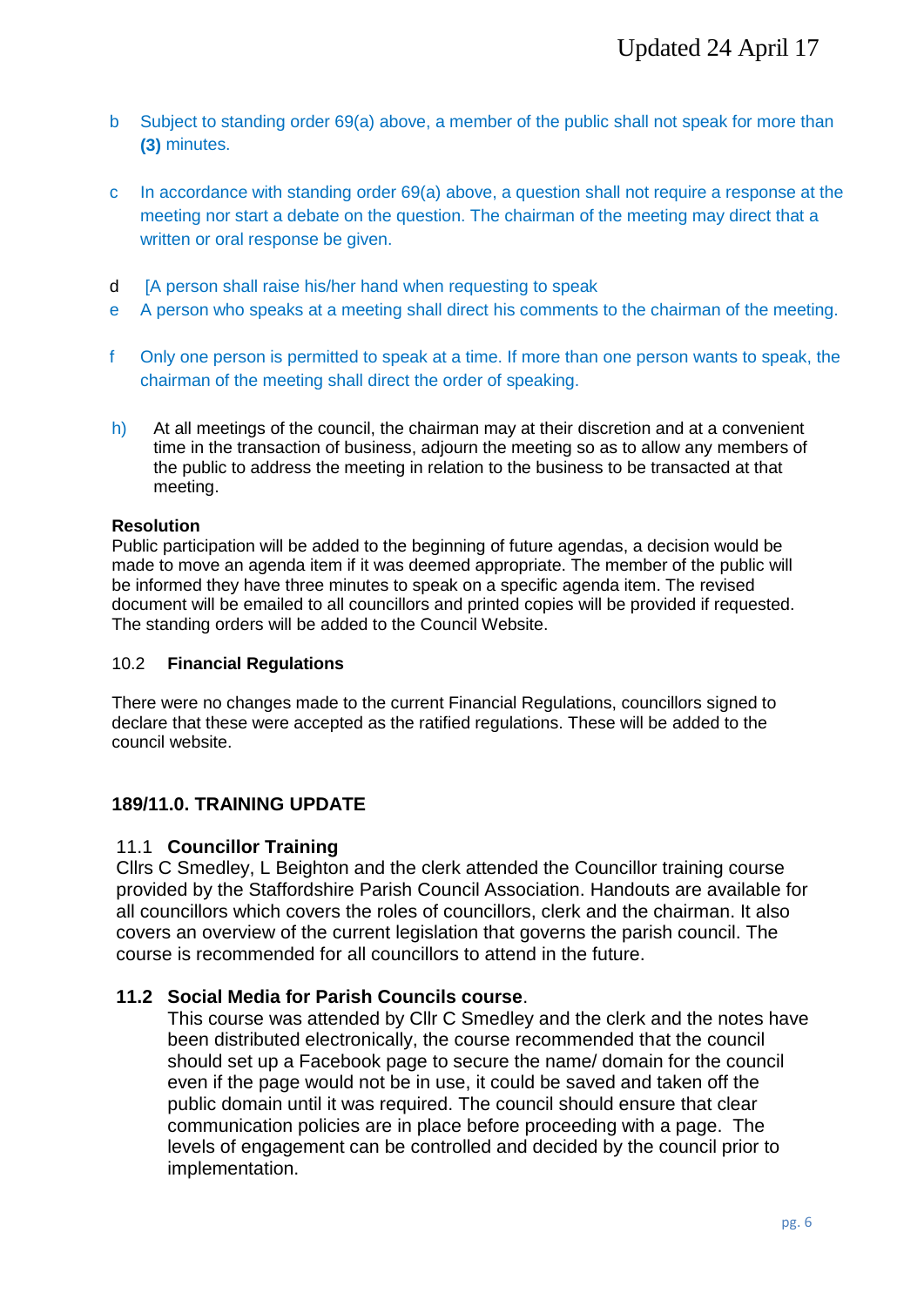Cllr W Crossley was concerned that Facebook was not accessible and understood by all and different types of communication were still required to reach all parishioners. He raised concern regarding incorrect representations made using this method and the level of control the council would have by communicating in this way. Cllr Steadm proposed that the council should communicate via Facebook to reach more parishioners as this type of media was effective at reaching a lot of people giving the ability to engage and represent parishioner more effectively. Cllr Steadman and recommended that the training slides could be used in a council meeting to ensure that all councillors understood how social media was used.

It was resolved to add Communications Policy to a future agenda item to address the issues around this subject..

## **190/12.0 COMMUNITY BUILDING**

- 12.1 Cllr Steadman reported that 17 people attended the working party meeting including 4 councillors. Suggestions for uses of the community building were made. These included football training if floodlights were available otherwise a football pitch would be deemed unplayable for the full 12 months of the year. .
- 12.2 Parking was considered a potential problem near the community building as there were insufficient places on the plan if a sports team were to use the green space.

#### **Resolution**

The clerk will request up to date plans of the site in light of the current planning changes that have been made.

12.3 The working party wanted clarification on the type of lease the property would have and if a rent would be levied onto a community group who were willing to adopt it. Cllrs reported that Peverill would probably retain a freehold lease and no rent would be levied. However further clarification and advice would need to be sought when negotiating these terms with Peverill Homes

#### **Resolution**

To obtain guidance from publications suggested by the clerk on how to set up and run a management committee for a community building.

#### R**esolution**

Cllr Steadman will ascertain costs from other community buildings to give a clearer picture of the running costs of the proposed building.

The working party wanted to know when the building would be available to use. Cllrs who attended the meeting with Peverill believed that the decision to build it would be made by Jan 2018 and it would be built soon.

A flyer has been agreed with the printers and will be distributed before the next meeting 10<sup>th</sup> April at The Club (formerly the Tutbury Institute 7.15pm) to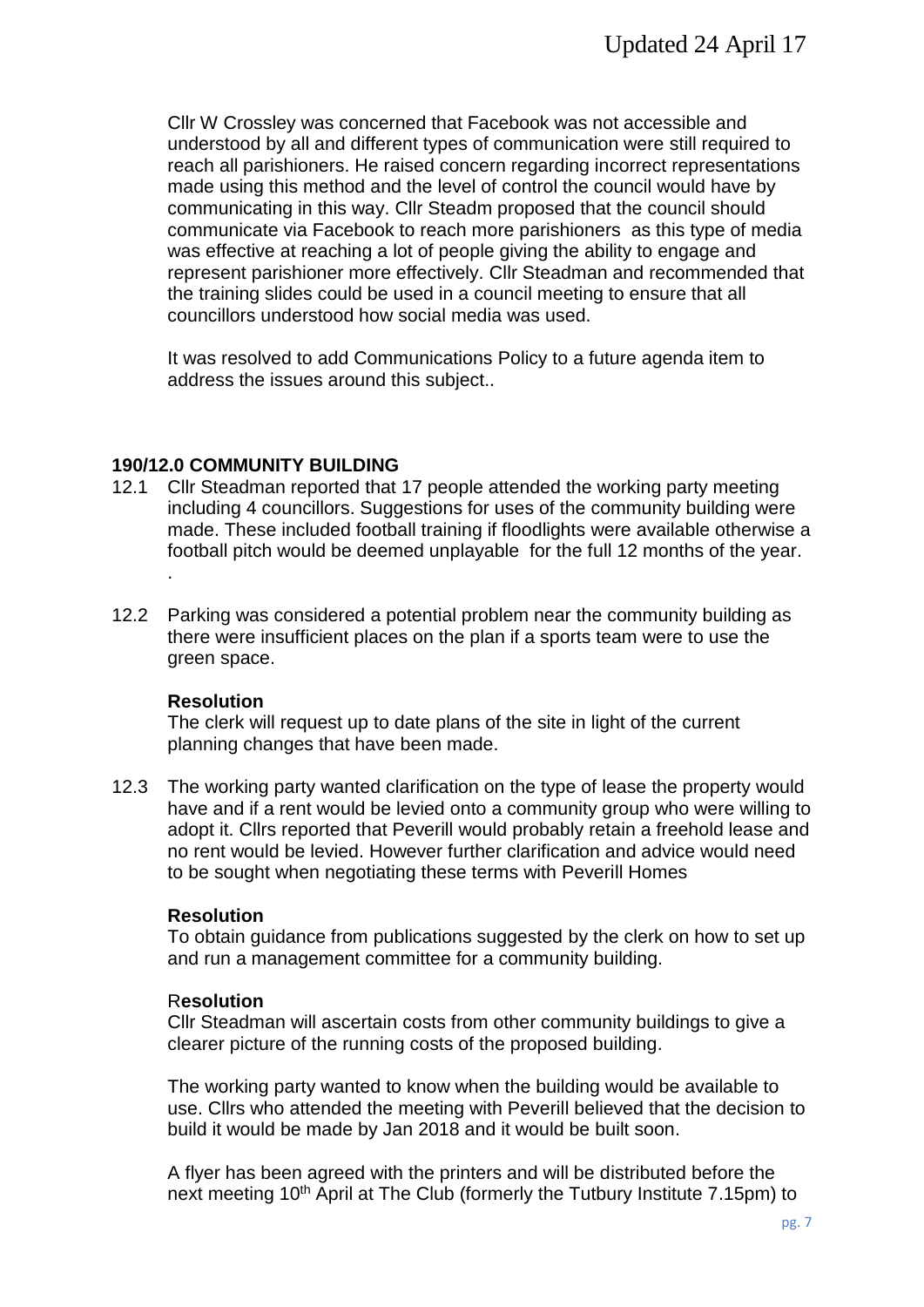all parishioners in Tutbury. A Facebook page has been set up Tutbury New Community Building WP.

# **191/13.0 BEST KEPT VILLAGE**

**13.0** Entry to the competition was due 27<sup>th</sup> March with a £16 fee plus the costs of posters. Payment was approved so that the entry form could be submitted by the clerk. The clerk raised concern that due to the feedback from last year changes would need to be made to the map and other areas of the competition and requested help from the councillors.

Resolution

Cllr W Crossley and Cllr F Crossley agreed to provide a new map.

## **192/14.0 ANNUAL PARISH MEETING**

- 1
- 3.1 The date agreed for the Annual Parish Meeting was Friday May  $12<sup>th</sup>$  7.30pm Tutbury Village Hall Large Room.
- 13.2 W Crossley proposed details of the flyer and the agenda. Suggested agenda items included Chairman's report that would be accompanied by Tutbury Band and would include video clips and photos of Tutbury during the clearance period 50 years ago. Other agenda items include Parish Council Report, Charities report, Borough Councillors report, County Council report and school report.
- 13.3 A flyer could be distributed nearer the time.

# **193/15.0 GRANTS FOR LOCAL ORGANISATIONSris**

**15.0** A grant application has been received for £1500 from Tutbury Old School Association for the replacement of a fence damaged by storm Doris. No insurance cover is in place as the association are not the land owners the County Council are. A budget allocation of £1000 had been made for TOSCA and therefore £1000 was proposed by Cllr W Crossley and seconded by F Crossley. The remaining £500 would be considered under grant budgets at the next meeting.

# **Resolution**

A grant of £1000 would be awarded to TOSCA.

# **194/16.0 CORRESPONDENCE**

- o Consider request from Local Vocals to sing on the Triangle
- o **Resolution** The Parish Council has no objection but stipulated that the group should take full responsibility for people and property.
- o Request to use Cornmill Lane for Village Event.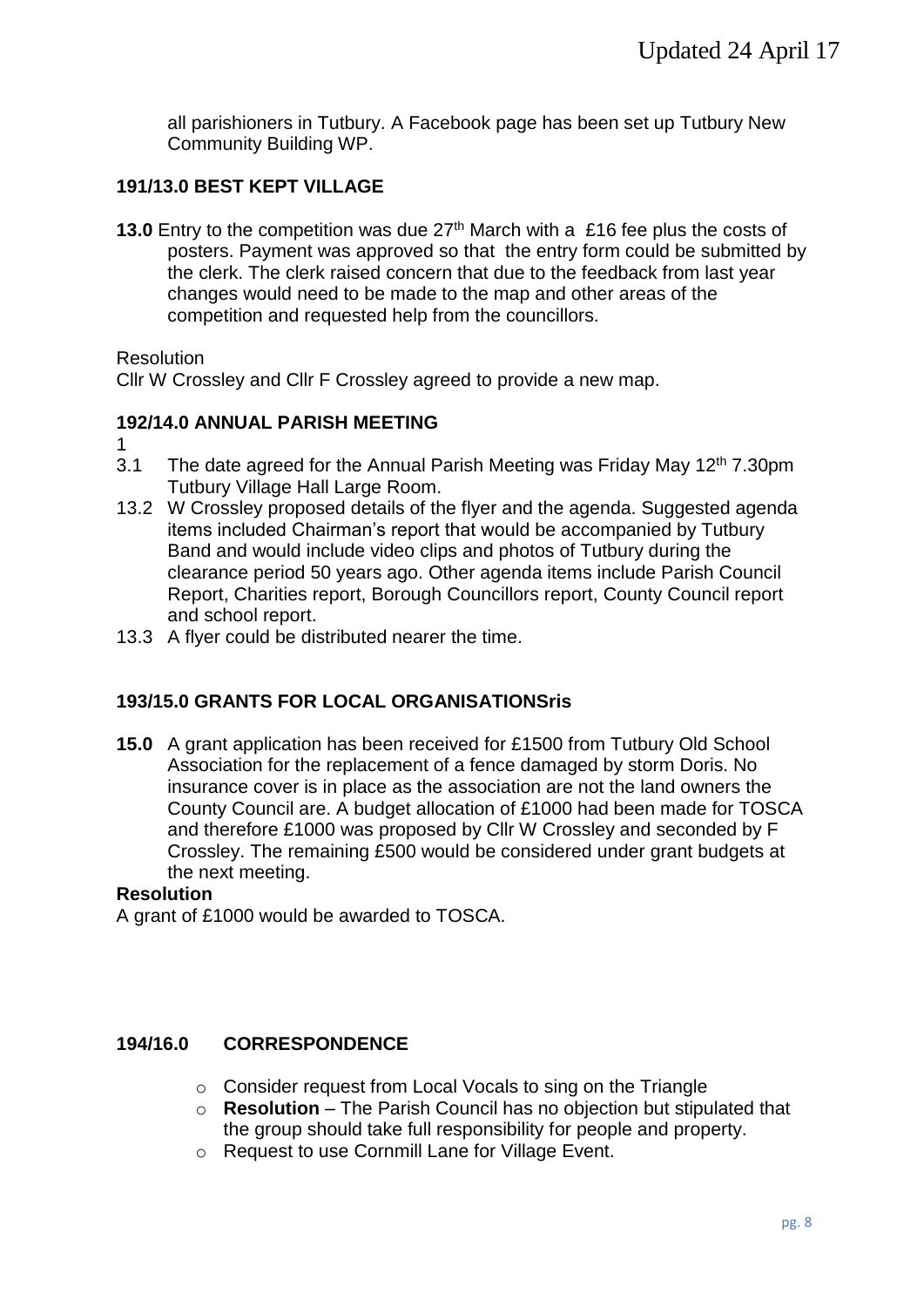- o **Resolution** The Parish Council has no objection but stipulated that the people involved should take full responsibility for people and property concerned. The clerk will write to confirm this.
- o An email from The War Memorial Preservation Committee that expresses disappointment of the recent press coverage of the Wreath Holders in the Burton Mail and Daily Telegraph that the Parish Council were seen to be in dispute with the villagers.
- o **Resolution** The clerk will respond.
- o Community Council renewal request £25.00
- o **Resolution** Cllrs agreed to renew substription.
- $\circ$  South Staffs water contract change for business tariff discount offer for water and waste water bills.
- o **Resolution** Cllrs agreed to apply for the £50 discount for dual billing for a three year contract.

#### **195/17.0 ITEMS FOR THE NEXT AGENDA**

- End of Year Accounts and Audit
- Annual Parish Meeting
- Community Building
- Street Cleaning Tender
- **Best Kept Village**
- Grants for Local Organisations
- Communications Policy

## **196/18.0 DATE OF THE NEXT MEETING**

17.1 Church Meeting March 30<sup>th</sup> 7.30pm Planning and Accounts Payable Meeting April 10th 2017 7.30pm. Parish meeting April 24<sup>th</sup> April 7.30pm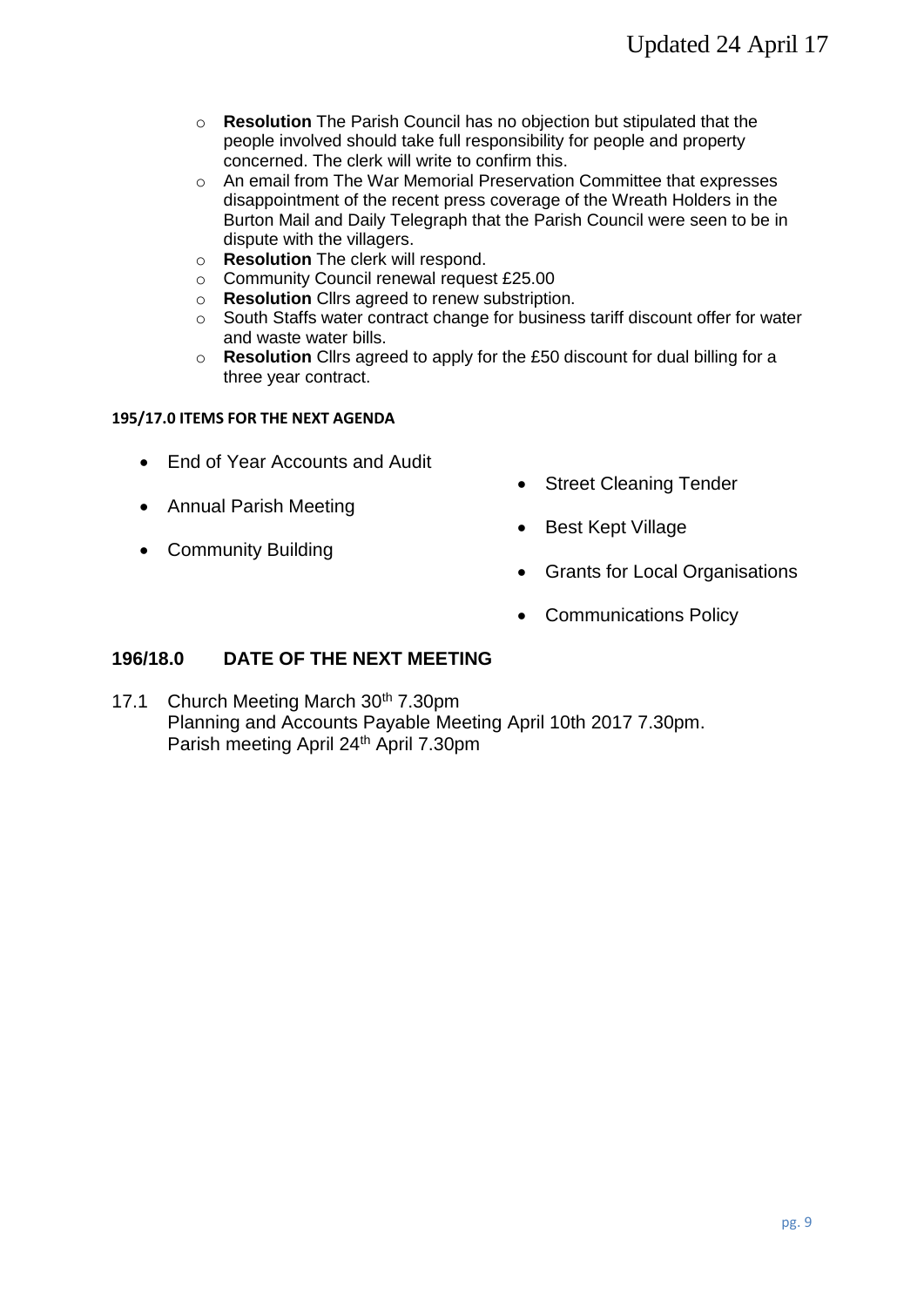**Appendix 1**

# **Tutbury Parish Council**

**Risk Analysis 2017-2018) (Reviewed 20th March 2017)**

#### GENERAL

Risk to, or risks arising from the ownership/leasing of assets and other operations/ responsibilities (where possible) are covered by insurance. Statutes, standing orders, financial regulations, internal and external audits and this policy document, control other matters.

- 1) Recent actions to mitigate risks are highlighted in bold text
- 2) Items for further consideration are in bold italics underlined

#### INSURANCE COVER

#### Property

- 1. Changing rooms Legionella control periodic checks are carried on the water system by Sterilizing Services Ltd. Extract fan in roof repaired and a periodic electrical check carried out.
- 2. Bus shelters subject to annual checks by the council
- 3. Bench seats –
- 4. Trophies –.
- 5. Computer laptop and projector purchased and insured
- 6. Play equipment goal posts at Cornmill Lane and Ferrers Ave
- 7. Highway signs. –
- **8.** Multi use games area and equipment –Planters in High Street –
- **9.** All 8 planters fall under the planting remit of the Parish Council.
- *10.* Closed churchyard The council is responsible for the maintenance of the closed area of St Mary's churchyard. The area is mown by a contractor and repairs to retaining walls are carried out periodically. Public indemnity insurance cover is provided by the contractor together with a risk assessment**.** The southern boundary of the churchyard has as far as possible, been defined and extent of the councils' responsibilities in this area clarified. **Financial Provision for a retaining wall behind the closed church boundary wall has been made and** *will be monitored.*
- 11. A set of concrete steps leading to the Church off Church Street has been replaced

The insurance cover for the above items is periodically reviewed and reflects the contents of the council's asset register. Insurance cover is provided through Came and Company (Brokers) by Aviva Insurers

#### Land

- **1.** Cornmill Lane Playing fields: The entrance road to car park has been repaired and pot holes filled. The path at the pedestrian entrance has been extended and a safety rail fitted
- **2.** A metal gate and barrier is sited at the main entrance to the Cornmill Lane Playing field (CLPF) fitted with three locks. Keys for the (CLPF) entrance gate/barrier Clerk and a named person from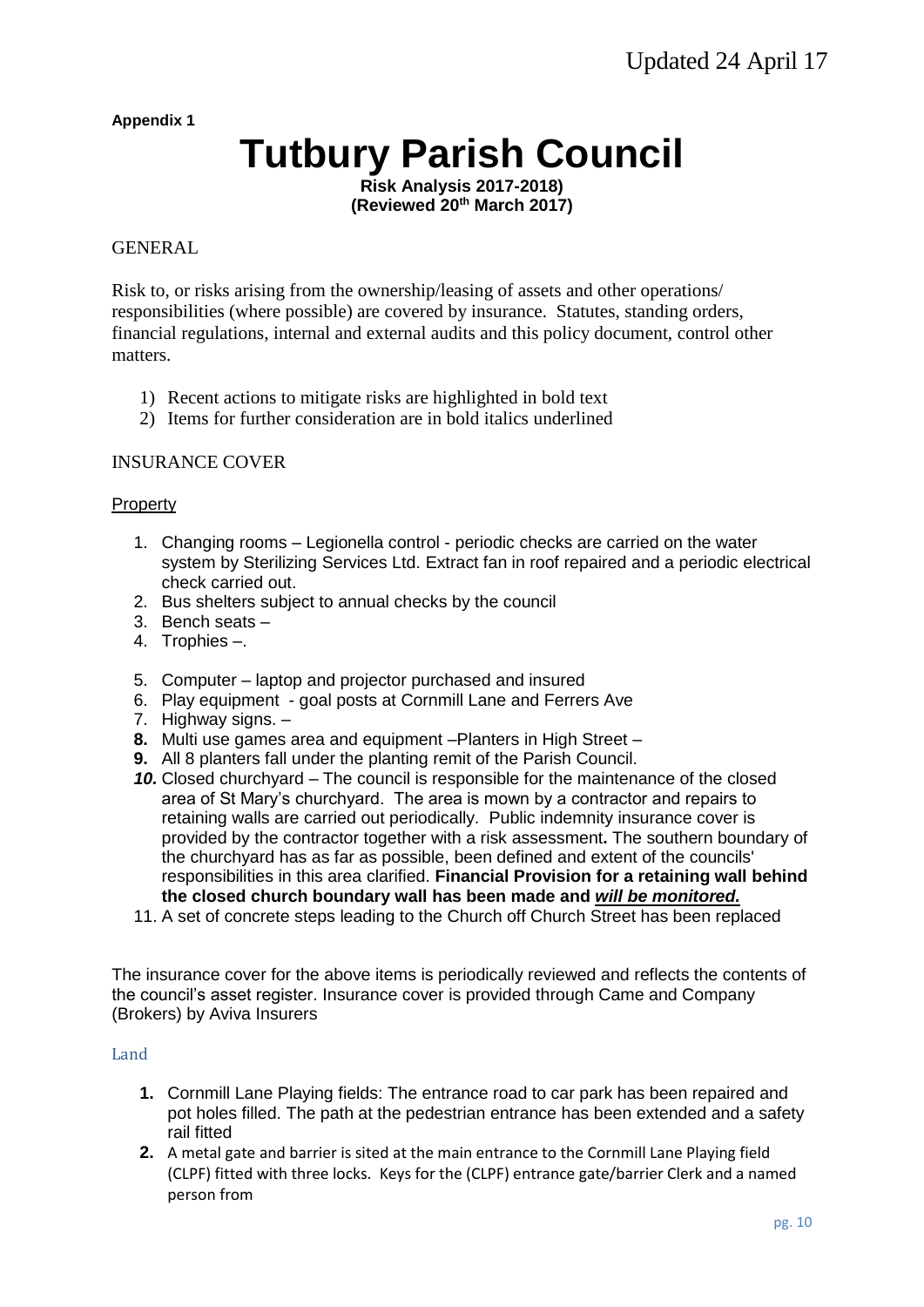Tutbury Tigers FC to facilitate access for training sessions with the proviso that the gate & barrier are always locked after use**.** Should a need to evict unauthorised persons from council leased playing fields, assistance from ESBC would be sought to effect their removal. Costs incurred would be met from the council's contingency reserve.

The **football teams' responsibilities** include removal of debris and litter from the basketball court at the CLPF.

The use of the CLPF by a circus can occur in the summer. The statutory licensing position has been checked with ESBC see Licensing Act 2003 ESBC Statement of Licensing Policy 2015 – 2020 and will be notified to the circus owners. The use of the area is subject to written conditions and appropriate public indemnity insurance cover being provided by the circus*.*

### 3. The Triangle

*The area is mown by a mowing contractor; trees are inspected periodically by a qualified contractor. A Christmas tree is positioned at yuletide with a battery operated electrical supply for the lights. Trees have been inspected and remedial work carried out on them with Ivy and undergrowth removed. A small stone wall on the boundary of the triangle has been removed.*

- 4. Land adjacent to the path on the approach to the church. Trees and vegetation controlled periodically.
- 5. A section of the Park Pale ancient monument off Chatsworth Drive has been acquired**.** *Steps to replace a residents fence will be made by a certified contractor.*
- 6. Trees on council owned land are inspected periodically

Public liability cover is in place up to **£10m**. *Consideration is to be given to the register of council owned land*

RELIANCE OF THIRD PARTIES TO CARRY OUT WORK AND SERVICES

Contracts: ongoing – all contracts are reviewed annually. Contracts are awarded each year. Risk assessments for operations are provided by contractors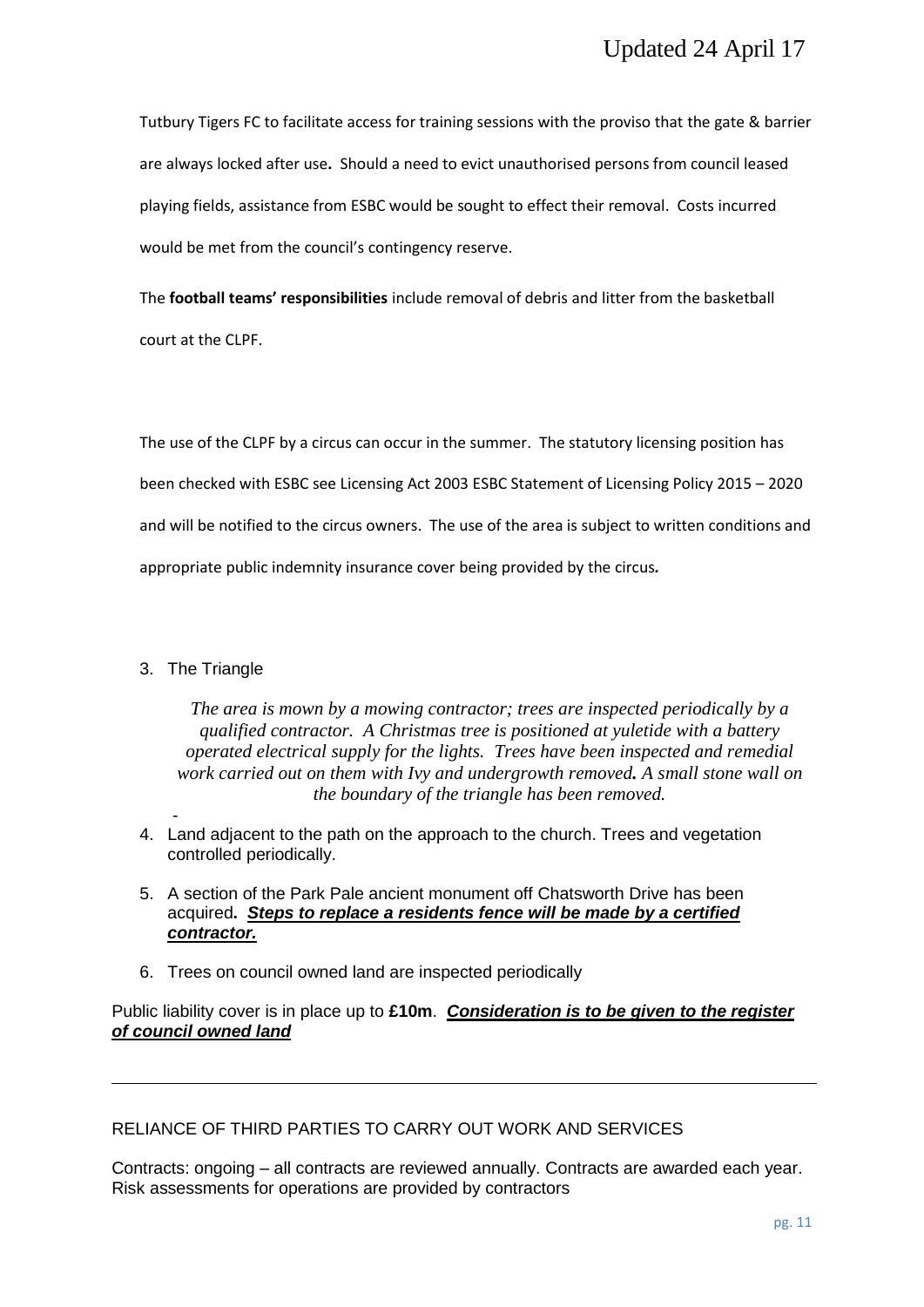- 1. Mowing contract for the Cornmill Lane and Ferrers Avenue playing fields, the contractor is required under the terms of the contract to hold public indemnity insurance to indemnify the council against claims.
- 2. Street & bus shelter cleaning contracts This covers the clearing of litter in a defined area of the village and in the council's five bus shelters. The contractor is required to hold public indemnity insurance. Yearly confirmation that appropriate insurance cover remains in place is required. The contractor has been instructed to wear personal safety clothing when operating on the highway. Maintenance work is carried out periodically on the five shelters.
- 3. **Football team is responsible for the cleaning of the Cornmill Lane changing rooms. The council's insurance provides cover for this area of work**
- *4.* Churchyard contract. Covers the mowing of the grass in the closed churchyard and the burial ground extension at St Marys Church. Payments for contract work are made in line with invoices received.
- *5.* Park Pale contract **-** A maintenance contract has been let and a risk assessment prepared. The contractor has been notified of restrictions regarding disturbance of the ground stipulated by English Heritage
- *6. Elm Lane A strimmer has been obtained and two members of the Friends of Elm Lane have been trained to use it. An annual risk assessment is to be carried out*
- 7. Banking services. The council has used its current UK based bankers for many years without any major problems; their terms and condition apply. External Audit services. These are carried out by Grant Thornton using the Annual return.
- 8. Internal audits. Yearly audits are carried out by an auditor appointed annually.

Contracts: one off services/works:

1. Capital works & Maintenance works

The council uses contractors for both capital and maintenance work. Standing orders and financial regulations provide for the following:

- The clerk arranges for the provision of goods and services of value up to £100
- The clerk in consultation with the chairman arrange for the provision of goods and services of value up to £500 and in the case of an emergency involving a danger to life, health or property £1,000
- Tenders are invited for contracts in excess of £5,000 and contracts are awarded at parish council meetings. The council is not obliged to accept the lowest tender. If no tenders are received the council can make arrangements to carry out the work as it thinks fit

Payments are made on completion of the work/service carried out to the council's satisfaction. Invoices are generally presented for payment at council meetings and initialled by members except where contract terms dictate payment in between meetings. All payments are recorded in the minutes. Direct debit payments are in place for gas, electricity and water payments for the changing rooms at Cornmill Lane.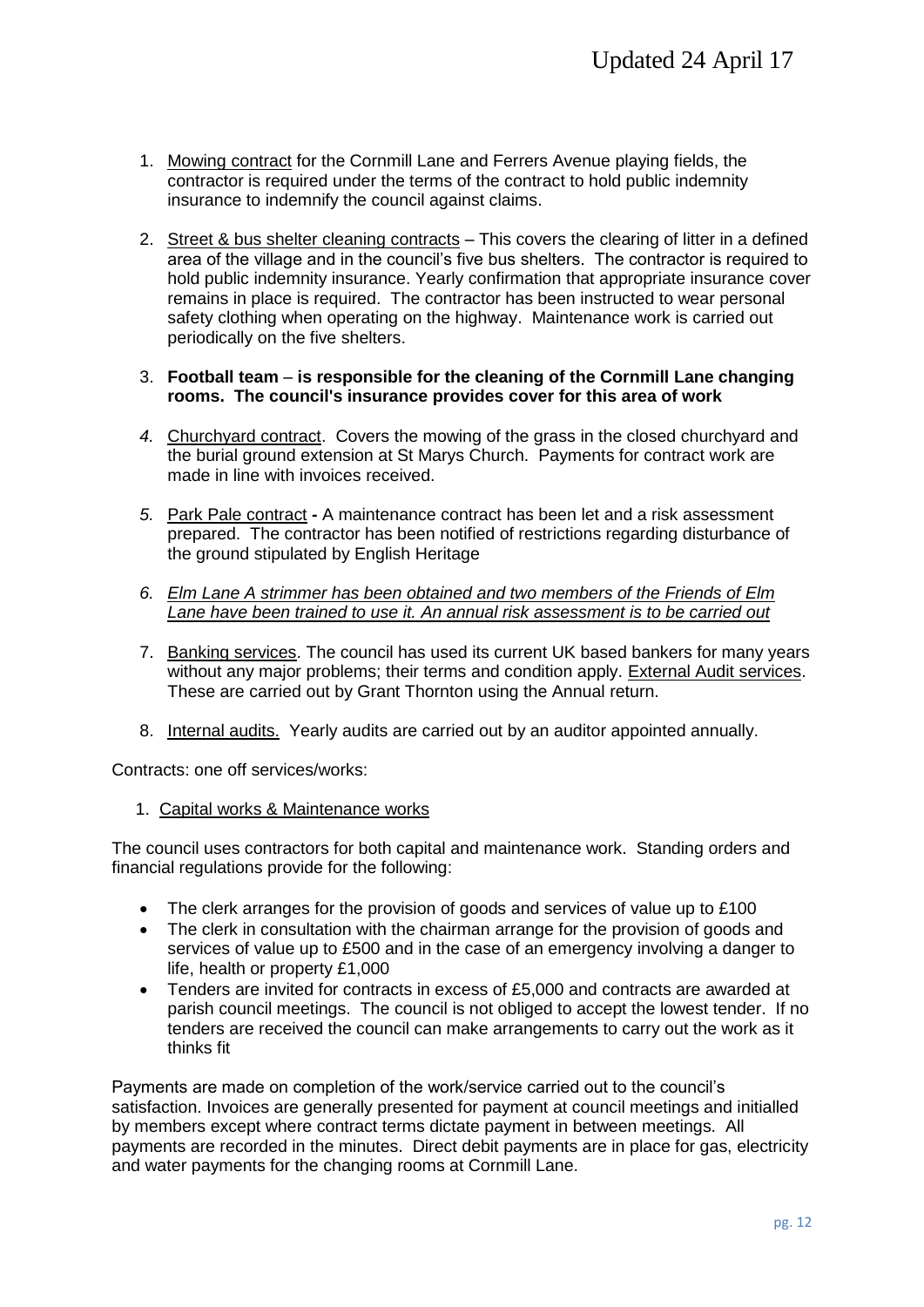Where major contracts are involved, the suitability of the contractor to carry out the work is ascertained by reference to the other councils, consultants and by an assessment of their capabilities.

All contractors must carry public indemnity insurance.

#### IN HOUSE ACTIVITIES

As the council's proper officer the clerk has the responsibility to progress the council's business in accordance with various statutes, standing orders, financial regulations and council decisions. The clerk is also the council's responsible financial officer (RFO) as required under section 151 of the Local Government act 1972 and is responsible for its financial affairs. The council has agreed the duties of the RFO, the nature of the council's financial records and the financial control documents and measures. These are reviewed periodically. **The Clerk is undertaking the CiLCA qualification to ensure that the council is operating within current legislation in a professional manner.**

#### **The Council's website will be reviewed to ensure that it complies with the transparency code and all governance documentation is accessible.**

#### **An exit policy has been written in the event of unexpected departure or illness of the clerk**

Following a revision of audit guidance and the requirement to complete an annual return, the council appoints an internal auditor, to review year-end accounts, financial procedures and internal financial controls and to complete an intermediate audit. The comments of all auditors are reported to the council. An annual review of internal audit procedures is undertaken. The council also has insurance cover for the following:

- Employers liability of up to £10m
- Officials indemnity £250K
- Slander/libel £500K
- Loss of cheques up to £1000, loss of money on council premises up to £1000 and at the clerks home £1000
- A fidelity guarantee (i.e. misappropriation of funds by councillors or clerk) of up to £40,000

The council has a code of conduct and a register of councillors interests published on its web site open to public scrutiny. Cllrs interests are reviewed annually. The rights of public to be informed of and to attend meetings and view documents are facilitated.

The council's standing orders are reviewed from time to time, updated and adopted

The council has few 'cash' transactions. Most receipts and payments involve cheques.

Football teams may make direct debit payments for the hire of the football pitch to the Councils bank account. Loss of income of up to £10k Business interruption is covered by insurance.

#### Special events

The Council helps facilitate special one off community activities such as the Tutbury Festival. This can involve funding local groups, arranging a street closure, obtaining entertainment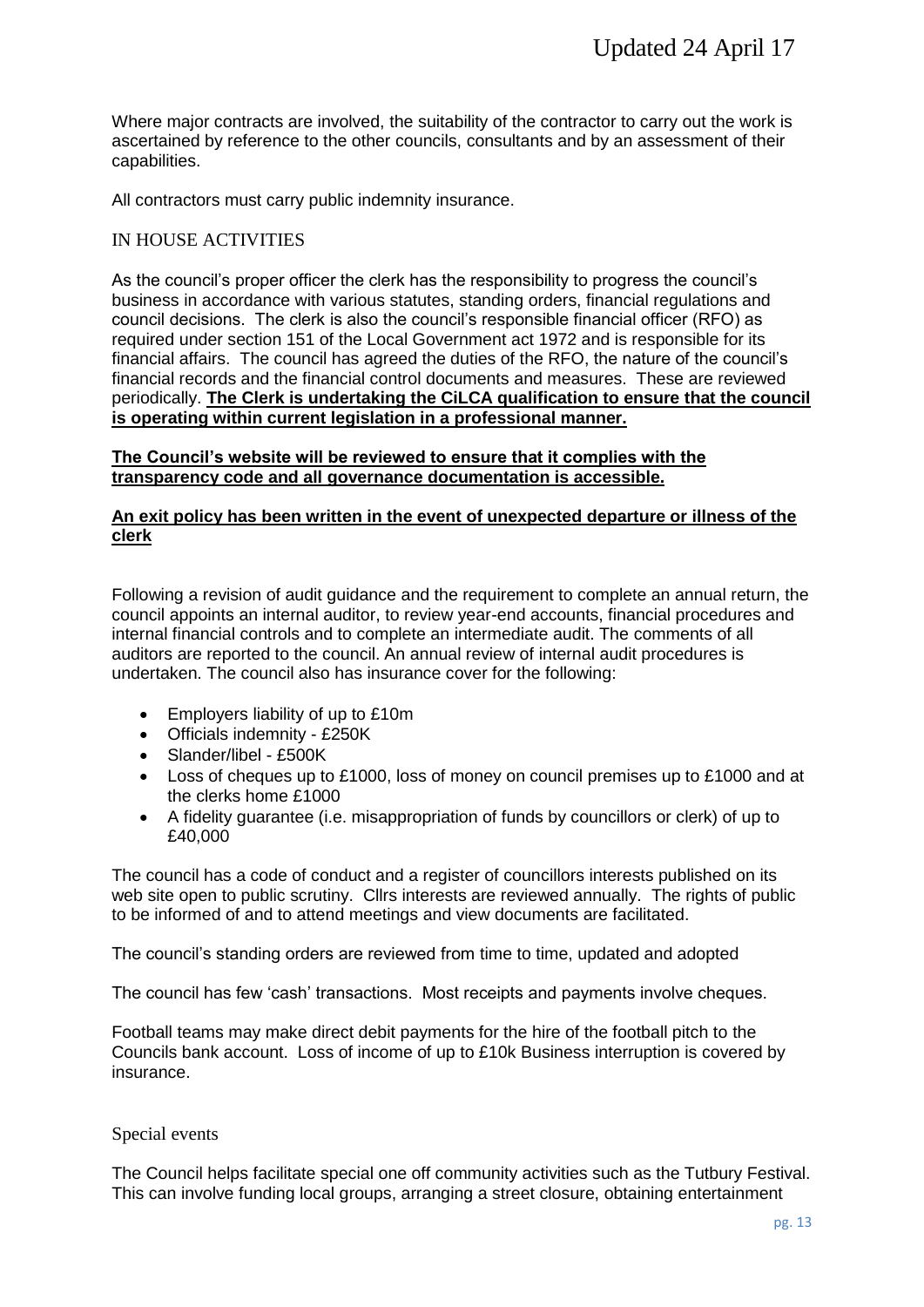and other licences; appropriate insurance cover is sought when required. All statutory requirements are complied with.

The use of the car park at Cornmill Lane as an overspill for events held at the castle has been agreed by the council and its insurers. This is subject to adequate stewarding with the site access being manned at all times.

Financial assistance to local organisations

The council gives financial assistance to local organisations from time to time. Applications are made to the council on an application form making the case for assistance. All such applications are considered at council meetings and if authorised, funds are made available under Section 137 of the local government act 1972. The purpose, for which the application is being made, is stated by the organisation applying for assistance and a receipt provided for funds paid is given to the council. Start and completion dates for any project are required.

#### **Payroll and IT**

**The loss of payroll and council information due to system failure fire or theft is reduced by regular back up of information. Up to date versions of the programs are maintained. Implementation of cloud storage for back up of information and sharing of information**.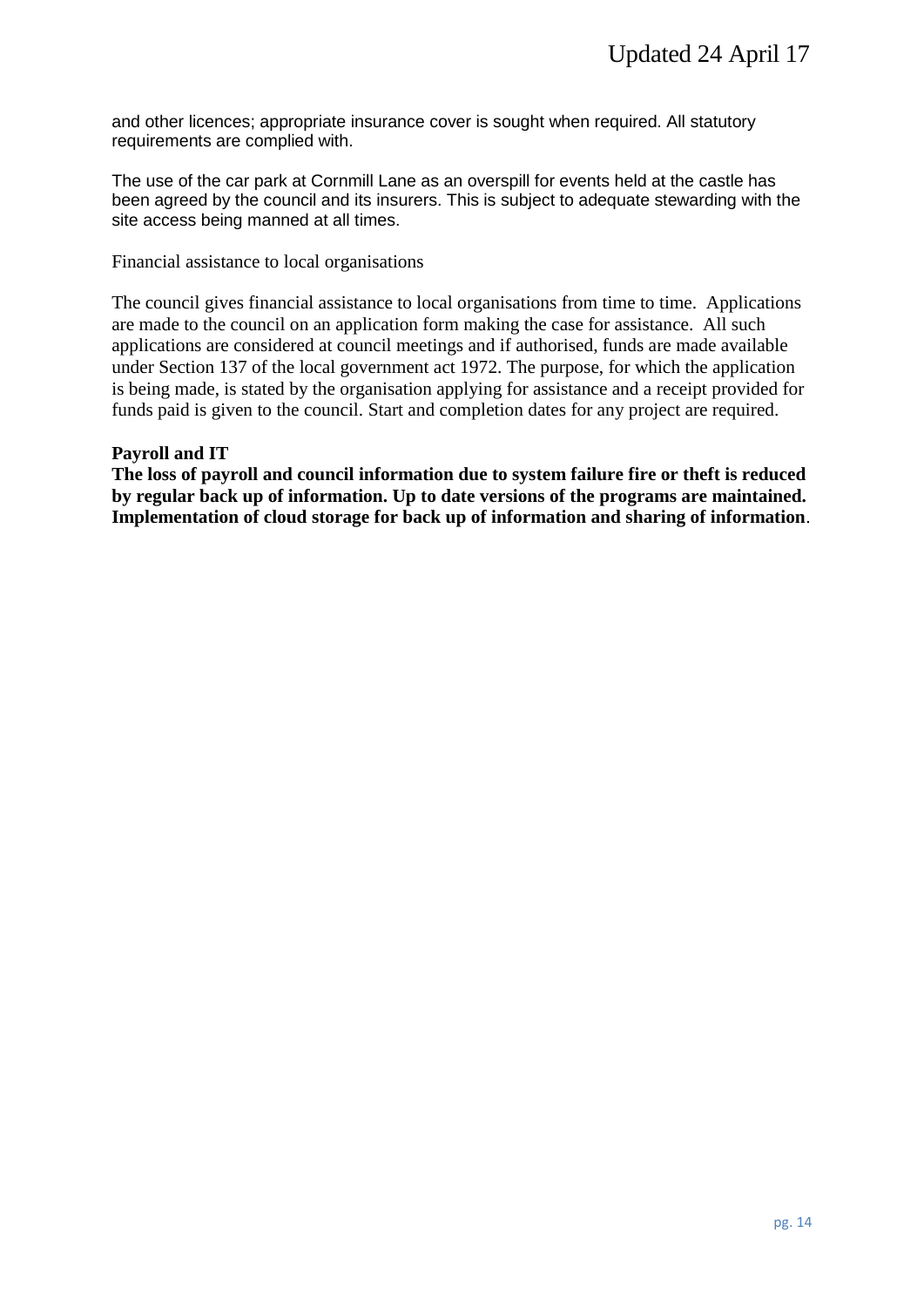#### **Annex A**

#### **DUTIES AND RESPONSIBILITIES OF THE PARISH COUNCIL'S RESPONSIBLE FINANCIAL OFFICER**

- 1. Prepare financial reports to cover budget monitoring, fund balances, receipts, payroll, payment of accounts and other relevant matters and report to the council at regular intervals thereon.
- 2. Prepare draft estimates, when approved by the council form the budget monitoring mechanism during the year and report thereon to the council**.**
- 3. Submit the request for the parish council's precept to the borough council at the appropriate time
- 4. Record regularly all monies received and expended by the council
- 5. Ensure that all money due to the council billed promptly and in all cases collected promptly
- 6. Identify the duties of officers and others dealing with financial transactions and ensure as far as possible the division of responsibilities between officers, others and members of the council in relation to significant transactions.
- 7. Manage cash flow and control of investments and bank transfers
- 8. Control issuing of cheques
- 9. The overall management of payroll. Ensure the correct payment of tax and national insurance to the collector of taxes either monthly or quarterly using HMRC's PAYE software
- 10. Be responsible for the submission of VAT returns and dealing with VAT inspections
- 11. Verification of supplier's invoices prior to certification for payment
- 12. Prepare and balance financial accounts and complete the annual return in accordance with the current audit regulations.
- 13. Produce accounts and records for the council appointed auditor in accordance with current audit regulations.
- 14. Undertake internal audits of all aspects of the council's affairs.
- 15. Monitor compliance with the council's financial regulations and ensure that the correct financial systems are in place.
- 16. Management of insurance and other risks undertaking regular reviews. Process claims as necessary. Report annually to the council on insurance and other risks covered.
- 17. Maintain the council's register of property and assets and safe storage.
- 18. Familiarisation with any computer system used for the council's financial records.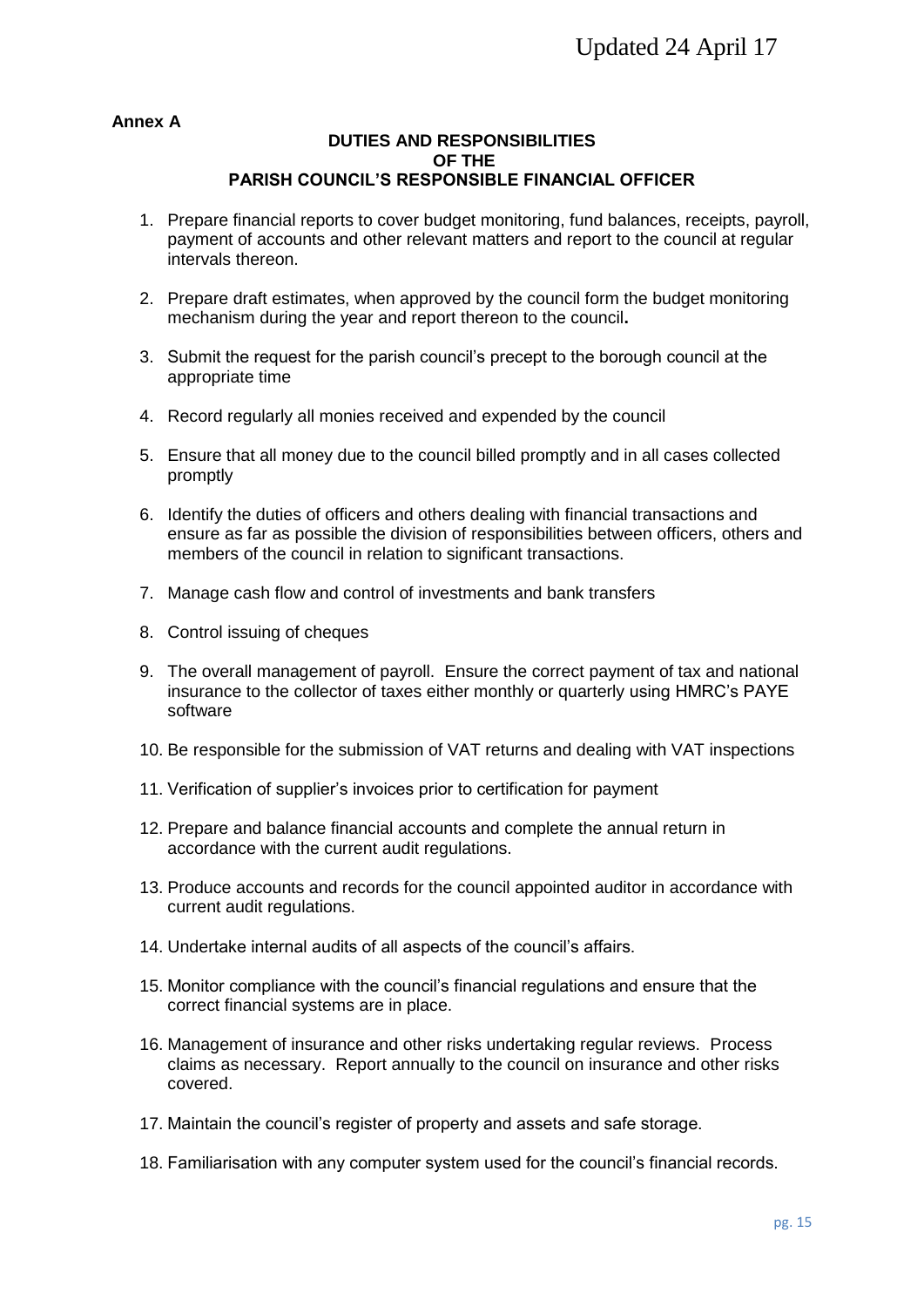| <b>Annex B</b>               | <b>PARISH COUNCIL FINANCIAL DOCUMENTATION</b>                                                                                                                                                       |
|------------------------------|-----------------------------------------------------------------------------------------------------------------------------------------------------------------------------------------------------|
| Minute book                  | Records all payments made by the council                                                                                                                                                            |
| <b>Financial regulations</b> | Regulates the councils financial affairs, based on NALC model                                                                                                                                       |
| Invoice file                 | Contains invoices paid initialled by two members                                                                                                                                                    |
| Chequebook                   | Current account chequebook, cheques require three<br>signatures – the Clerk and two members. Counterfoils are also<br>signed                                                                        |
| <b>Bank Statements</b>       | For three accounts provided monthly by the council's bankers<br>(Lloyds) i.e.<br><b>Current account</b><br>Instant access account (interest bearing)<br>Premier interest account (interest bearing) |
| Account transfer slips       | Records transfers made between accounts to meet<br>commitments                                                                                                                                      |
| Deposit credit books         | Records payments into accounts                                                                                                                                                                      |
| Clerk's expenses book        | Records all mileage by the clerk, records all postage costs<br>incurred by the clerk and the clerk's phone and office<br>allowances                                                                 |
| Insurance documents          | Details of the cover provided by the council's insurance policy                                                                                                                                     |
| Council budget               | Agreed each year – determines precept requirements and<br>guides expenditure throughout the year                                                                                                    |
| Precept request forms        | Provided by ESBC to enable precept to be paid at April and<br>September each year                                                                                                                   |
| VAT claim form               | Enables VAT to be reclaimed from Customs & Excise                                                                                                                                                   |
| Computer records             | Enable finalised receipts payments and budget monitoring<br>statements to be produced                                                                                                               |
| Budget monitoring doc's      | Monitors council income and expenditure against budget<br>provision, reconciles this with bank statements; produced<br>quarterly                                                                    |
| PAYE & NI records            | Records payments and returns made to HMRC                                                                                                                                                           |
| Internal auditor's report    | The annual audit carried out by the council appointed auditor                                                                                                                                       |
| Vice chairman's report       | The (vice) chairman or nominated Cllr undertakes an<br>intermediate audit                                                                                                                           |
| Annual accounts              | Records all financial activities of the council during the year.<br>Submitted to the council for approval at the year end                                                                           |